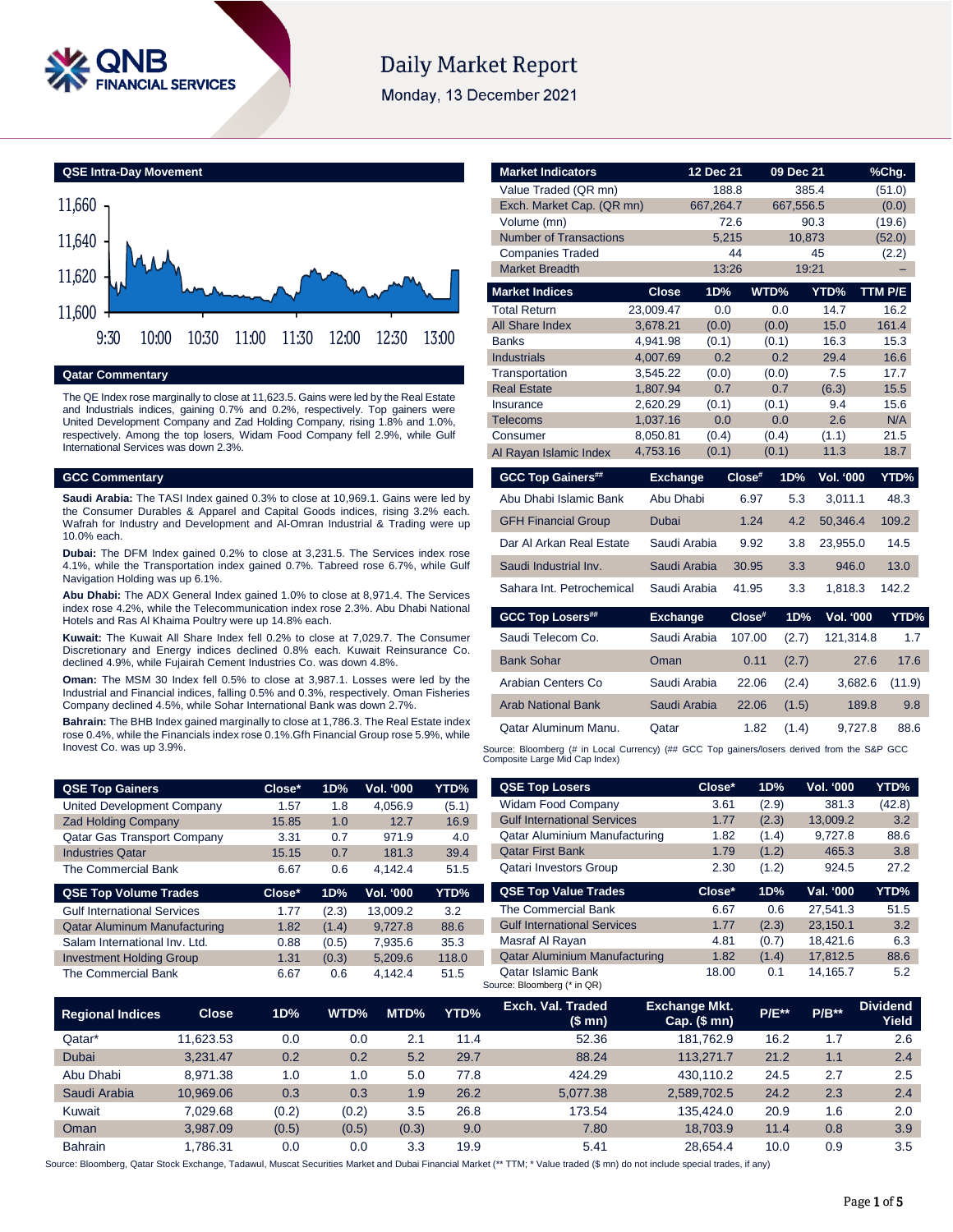## **Qatar Market Commentary**

- The QE Index rose marginally to close at 11,623.5. The Real Estate and Industrials indices led the gains. The index rose on the back of buying support from Qatari shareholders despite selling pressure from GCC, Arab and foreign shareholders.
- United Development Company and Zad Holding Company were the top gainers, rising 1.8% and 1.0%, respectively. Among the top losers, Widam Food Company fell 2.9%, while Gulf International Services was down 2.3%.
- Volume of shares traded on Sunday fell by 19.6% to 72.6mn from 90.3mn on Thursday. Further, as compared to the 30-day moving average of 143.4mn, volume for the day was 49.3% lower. Gulf International Services and Qatar Aluminum Manufacturing Co. were the most active stocks, contributing 17.9% and 13.4% to the total volume, respectively.

| <b>Overall Activity</b>       | Buy %*   | Sell %*  | Net (QR)      |
|-------------------------------|----------|----------|---------------|
| Qatari Individuals            | 51.01%   | 40.04%   | 20,718,262.0  |
| <b>Qatari Institutions</b>    | 25.19%   | 27.61%   | (4,578,324.9) |
| Qatari                        | 76.20%   | 67.65%   | 16,139,937.1  |
| <b>GCC Individuals</b>        | 0.32%    | 0.28%    | 77,929.1      |
| <b>GCC</b> Institutions       | $0.07\%$ | 1.33%    | (2,391,584.7) |
| <b>GCC</b>                    | 0.39%    | 1.62%    | (2,313,655.6) |
| Arab Individuals              | 13.36%   | 16.01%   | (4,994,175.6) |
| <b>Arab Institutions</b>      | $0.00\%$ | $0.00\%$ |               |
| Arab                          | 13.36%   | 16.01%   | (4,994,175.6) |
| <b>Foreigners Individuals</b> | 3.25%    | 2.97%    | 529,928.9     |
| Foreigners Institutions       | 6.80%    | 11.76%   | (9,362,034.8) |
| <b>Foreigners</b>             | 10.05%   | 14.73%   | (8,832,105.9) |

Source: Qatar Stock Exchange (\*as a % of traded value)

# **News**

### **Qatar**

- **Qatar central bank governor to head Financial Markets Authority –** Qatar's Emir Sheikh Tamim bin Hamad Al-Thani appointed on Sunday central bank governor Sheikh Bandar bin Mohamed bin Saud Al-Thani as Head of the board of the Qatar Financial Markets Authority (QFMA), the emiri court said in a statement. (Reuters)
- **Qatar University signs MoU with QNBK –** Qatar University (QU) has signed a memorandum of understanding (MoU) with QNB Group (QNBK) to establish collaboration in the field of research, consultancy and knowledge transfer. The MoU was signed by Qatar University president Dr Hassan Rashid Al-Derham and Ali Rashid Al-Mohannadi, executive general manager and Group Chief Operating Officer at QNB Group, in the presence of senior management of both sides. Qatar University and QNB Group aim to establish a collaboration in the academic, research, student training and support fields, as well as the exchange of information and consultancy through the agreement. The QU will provide QNB Group with consultancy and workshops covering different areas. QU faculty will also support QNB Group's projects by ensuring knowledge transfer and progressive development of existing projects. (Gulf-Times.com)
- **Ashghal completes 841km of highways –** The Public Works Authority (Ashghal) has completed 841 kilometers of expressways and highways across the country, cutting travel times significantly. Under its building projects, Ashghal built 71 schools, 13 health centers and seven hospitals, an official said yesterday. "The Expressway Projects Department at Ashghal built about 841 km of expressways and highways, the most recent one is, for example, Sabah Al Ahmad Corridor," said Head of Western Areas Section at Ashghal's Roads Projects Department, Eng. Fahad Al Otaibi. Highlighting the achievements of Ashghal during past years in a Qatar Radio program, Al Otaibi said Sabah Al Ahmad Corridor, stretching from Hamad Inter-national Airport to Umm Lekhba Interchange (known as Landmark Interchange), passes through many vital areas and provided alternative route for 22 February Road to motorists. (Peninsula Qatar)
- **Sheikh Joaan bin Hamad re-elected as the QOC President –** HE Sheikh Joaan bin Hamad Al-Thani was unanimously reelected as president of the Qatar Olympic Committee (QOC) for a new Olympic term 2021-2024 and HE Jassim bin Rashid Al-Buenain was elected as Secretary-General of the QOC. The elections took place in the General Assembly meeting held on Sunday under the leadership of HE Sheikh Joaan where HE Mohamed Yousef Al-Mana was elected First QOC Vice President, HE Dr. Thani bin Abdulrahman Al-Kuwari Second QOC Vice President, HE Al-Buenain QOC Secretary General and Nasser Bin Saleh Al-Attiyah as Chair of QOC's Athletes Commission. In attendance also were presidents of sports federations and Committees. (Gulf-Times.com)
- **ORDS receives C-Suite delegation from ZTE; announces partnership extension –** Ooredoo (ORDS) has received a delegation of senior representatives of its partner ZTE to sign an extension of their existing partnership. The visit comprised the first face-to-face meeting between C-suite executives from Ooredoo Group and ZTE since pandemic restrictions were lifted, enabling discussion of strategic business topics, as well as a signing ceremony to cement the extension of the partnership. ZTE is a key service and network equipment supply partner of the Ooredoo Group, with joint operations already underway across the group's operating companies. The official signing of the extension of the partnership between the two entities took place at a ceremony at Ooredoo's headquarters recently. The extended partnership takes the form of a global frame agreement (GFA) for the supply of radio, Cloud Core, transport, and 4G/5G CPE/Terminals, as well as related implementation and integration services for Ooredoo Group's operating companies. The partnership extension is completed by a special agreement for ZTE to supply CPE devices such as 5G MiFi, 5G routers, and others. (Gulf-Times.com)
- **QATI recognized among 'Top 30 Most Valuable Companies in Qatar' –** Qatar Insurance (QATI), the largest insurance company in the Mena region, has been ranked amongst the top 30 most valuable companies by market capitalization of over \$4bn in Qatar by 'Forbes Middle East' magazine. QATI Group has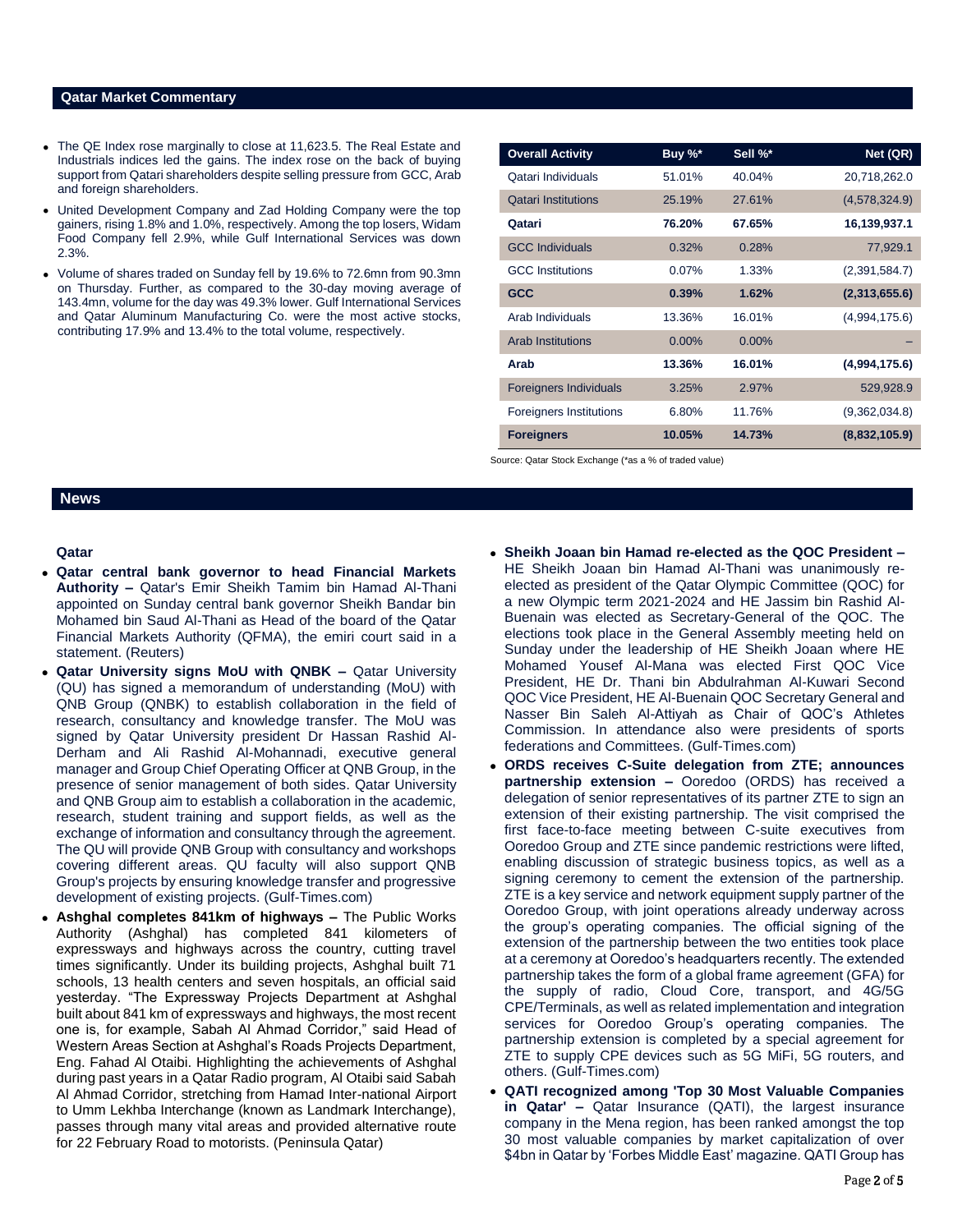thus become the only insurance company to enter the ranking. The recognition of QATI took place at the 'Forbes Digital Qatar Symposium and Awards Ceremony 2021' organized recently in Doha, where the group was represented by Ahmed Al-Jarboey, QATI's Chief Operating Officer, Qatar operations. (Gulf-Times.com)

- **VFQS awarded at Forbes Middle East 'Digital Qatar Symposium & Awards 2021' –** Vodafone Qatar (VFQS) was awarded as one of the most valuable companies in Qatar in terms of its market capitalization, by the Forbes Middle East at its Digital Qatar Symposium & Awards 2021 event. The awards honored top performing companies, startups and business leaders in the country and the region. (Gulf-Times.com)
- **Qatar Chamber, Azerbaijan look to boost commercial ties –** Officials of Qatar Chamber and Azerbaijan's Board of SME Business Development Agency held a meeting yesterday to discuss ways to enhance commercial ties between Qatar and the southwestern Asian country. Speaking at the meeting, Qatar Chamber first Vice-Chairman Mohamed bin Towar Al-Kuwari stressed the importance of promoting cooperation relations with Azerbaijan in economic and commercial fields. Despite "strong relations" between Qatar and Azerbaijan, "their trade exchange is still below aspirations," said Al-Kuwari during the meeting with a delegation led by the agency's president, Orkhan Mammadov. Ambassador of Azerbaijan to the State of Qatar, Rashad Ismayilov, also attended the meeting. Al-Kuwari emphasized that Qatar Chamber encourages Qatari businessmen to explore the investment climate in Azerbaijan and establish investment projects to develop both countries' trade exchange. (Gulf-Times.com)
- **BCG: Five-fold YoY increase in M&A volumes in Qatar in 8 months –** Qatar's volume of deals in the mergers and acquisitions market had grown by over five times in the first eight months of 2021 when compared against the first eight months of 2020, according to Boston Consulting Group (BCG). Following an unprecedented economic shock caused by the sudden global health crisis, mergers and acquisitions (M&A) activity stopped in its tracks in 2020, BCG said in a report. However, the segment has since rebounded strongly, with deals soaring in volume and value in 2021, says a new report by BCG in collaboration with Germany's Professor Sonke Sievers of Paderborn University. The volume of deals in the GCC between 2019 and 2020 had decreased by 15% and the deal value declined by 61%; from \$85bn in 2019 to \$33bn in 2020. The report further shows that while the GCC's M&A deal value in 1H2021 had not fully picked up (\$14bn in 1H2021, down 47% on 1H2020), the GCC's M&A market is recovering from the pandemic, with the volume of deals in 1H2021 relative to the 1H, 2020 increasing by 39%. (Gulf-Time.com)
- **QRDI Council, QFC sign partnership agreement to support QFC-based local and international companies –** Qatar Research, Development, and Innovation (QRDI) Council and Qatar Financial Centre (QFC) have signed an agreement to incentivize and support local and international companies based at QFC to conduct innovation as well as research and development (R&D) activities in Qatar. The memorandum of understanding (MoU) was signed by QRDI Council's secretarygeneral, Omar Ali Al-Ansari, and Yousuf Mohamed Al-Jaida, CEO, QFC during the inaugural event 'QFC Meets', at the St Regis Hotel. (Gulf-Times.com)
- **Qatar Chamber, Doha Institute hold seminar on PPP to review challenges, solutions –** Qatar Chamber, in cooperation with the School of Public Administration and Development Economics at Doha Institute for Graduate Studies, hosted on Sunday a seminar titled 'Prospects for Partnership Between Public & Private Sector Within Covid-19 Pandemic'. The seminar

was attended by assistant director general for government relations and committees Affairs Ali Bu Sherbak al-Mansouri, and dean of School of Public Administration and Development Economics at Doha Institute for Graduate Studies, Dr Hamid Ali.

 **Cityneon expands Mideast presence at Qatar Free Zones –** Cityneon Holdings, a global entertainment company based in Singapore that specializes in unique, immersive, and largescale experiences, has signed a strategic partnership agreement with Qatar Free Zones Authority (QFZA) to establish a facility at Qatar Free Zones. The facility will cater to growing entertainment technology and experience markets in the Europe, Middle East and Africa (EMEA) region. (Gulf-Times.com)

### **International**

- **Blinken heads to Southeast Asia to deepen cooperation on China pushback –** The Biden administration will seek to bolster economic and security cooperation with Southeast Asia through a visit to the region next week by its top diplomat, as it works to forge a united front against China in the Indo-Pacific. Secretary of State Antony Blinken is due in the Indonesian capital Jakarta on Monday and will also visit Malaysia and Thailand on his first Southeast Asia trip since President Joe Biden took office in January. Southeast Asia has become a strategic battleground between the United States and China, the world's two largest economies. China claims most of the South China Sea, the vital trade route that links the region, and has turned up military and political pressure on self-ruled Taiwan, which Beijing considers its own. Blinken will pursue Biden's aim of elevating engagement with the Association of Southeast Asian Nations (ASEAN) to "unprecedented" levels, focusing on strengthening regional security infrastructure in the face of China's "bullying" and discussing the president's vision for an Indo-Pacific economic framework, the top US diplomat for Asia, Daniel Kritenbrink, told reporters ahead of the trip. The Biden administration sees Southeast Asia as vital to its efforts to push back against China's growing power, but the lack of a formal structure for economic engagement since former President Donald Trump quit a regional trade deal in 2017 has limited its ability to exert influence, while Beijing's only grows. (Reuters)
- **US, Australia and Japan to fund undersea cable in the Pacific –** The US, Australia and Japan said on Sunday they will jointly fund the construction of an undersea cable to boost internet access in three tiny Pacific countries, as the Western allies seek to counter rising Chinese influence in the region. The three Western allies said they would develop the cable to provide faster internet to Nauru, Kiribati and the Federated States of Micronesia. "This will support increased economic growth, drive development opportunities, and help to improve living standards as the region recovers from the severe impacts of COVID-19," a joint statement from the US, Japan and Australia said. The three allies did not specify how much the project will cost. The development of the undersea cable is the latest funding commitment from the Western allies in the telecommunications sector of the Pacific. The US and its Indo-Pacific allies are concerned that cables laid by the People's Republic of China could compromise regional security. Beijing has denied any intent to use commercial fiberoptic cables, which have far greater data capacity than satellites, for spying. (Reuters)
- **UK's Truss: G7 is concerned about China's 'coercive' economic policies –** The Group of Seven major industrialized countries are concerned about the "coercive" economic policies of China, British Foreign Secretary Liz Truss said. "We have been clear at this meeting this weekend that we are concerned about the coercive economic policies of China," Truss said at a G7 news conference in Liverpool. "And what we want to do is build the investment reach, the economic trade reach, of like-minded, freedom-loving democracies." (Reuters)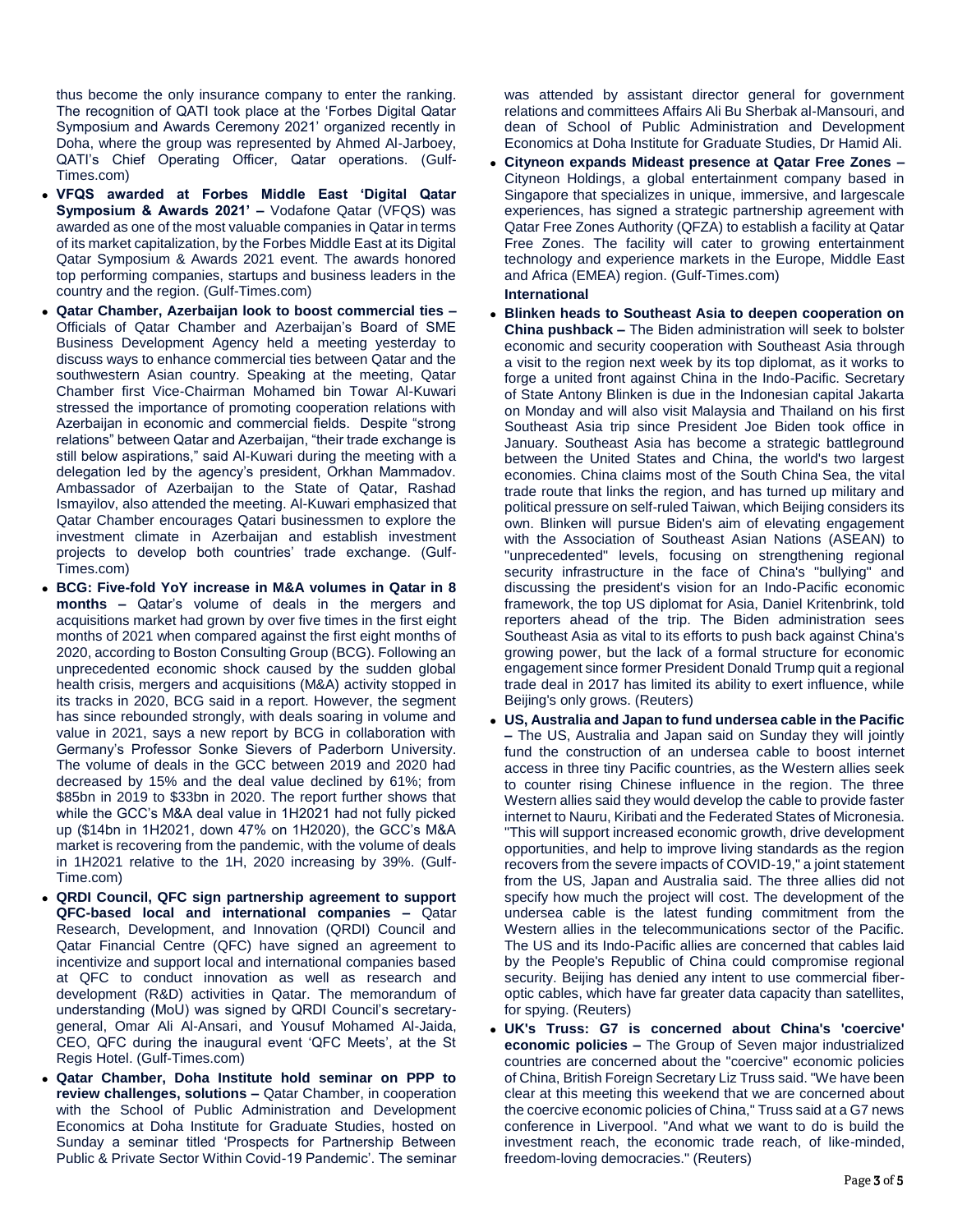# **Regional**

- **Pre-budget: Saudi budget deficit may narrow down in 2022 –** Saudi Arabia's budget deficit is likely to be narrowed down to SR52bn in 2022 as compared to SR85bn in 2021, according to the pre-budget forecast of the Ministry of Finance. This forecast will be reviewed this week when the fiscal budget is announced. In 2022, Saudi Arabia's revenues are expected to reach SR903bn, while spending SR955bn. This projection comes after the Kingdom's budget deficit narrowed sharply in the first six months of this year due to more fiscal discipline and increasing non-oil revenue. It dropped 92% to SR12bn. (Zawya)
- **Number of mining facilities in Saudi Arabia hits 360, says ministry –** The number of mining complexes in Saudi Arabia has reached 360 with the Makkah region taking the lead with 72, according to data released by the Saudi Ministry of Industry and Mineral Resources on Saturday. It said the number of mining facilities in the Riyadh region is 52 followed by 52 in the Madinah region while the rest of the complexes are scattered across the Kingdom, the Saudi Press Agency reported. (Zawya)
- **Saudi Real Estate refinance raises SR2bn from local sukuk –** Saudi Real Estate Refinance Co., owned by the kingdom's sovereign wealth fund, raised SR2bn from a sukuk sale to support lenders in the housing market. This will "enable mortgage originators to provide lower mortgage rates and support the housing market," according to a statement. The 10-year sukuk was issued at a fixed profit rate of 3.04% and marketed among Saudi institutional investors. The kingdom is targeting 70% home ownership among Saudi nationals by 2030. The refinancing activities would help develop an active secondary mortgage market, according to Saudi Real Estate Refinance. (Bloomberg)
- **Saudi's pilgrimage sites developer Jabal Omar secures SR1bn credit facility with Bank Abilad –** Saudi Arabia's Jabal Omar Development Company (JODC), which is developing a hotel mega project close to the Grand Mosque in Makkah, has signed a SR1bn credit facility with Bank Abilad. In a statement to the Saudi Stock Exchange (Tadawul), the company said the funds will be used for the immediate repayment of SR643.7mn in principal and secured interest on an existing loan from the bank. The remainder will be used to "extinguish certain expensive liabilities and finance general corporate expenses", the statement said. (Zawya)
- **Saudi-listed Al Arabia establishes joint stock company in Egypt –** Saudi Arabia's Arabian Contracting Services Co., which trades on the Saudi Stock Exchange (Tadawul) as Al Arabia, has established a joint stock company in Egypt with United Media Services Company, marking its first partnership outside the kingdom. The outdoor advertising company said in a statement to the exchange (Tadawul) that it aims to bring about "a qualitative leap" in the sector in Egypt. (Zawya)
- **UAE's Gulf Islamic Investments acquires US portfolio for \$100mn –** UAE-based Gulf Islamic Investments (GII) has acquired another property in the US for approximately \$100mn. The Virginia-based Glen Forest Office portfolio, a suburban office development, brings the value of the GII's US real estate assets under management (AUM) to over \$350mn and its total assets under management (AUM) to \$3bn, the shariah-compliant global financial services firm said in a statement on Sunday. The portfolio is 86% leased to a diverse mix of tenants, including medical, financial, consulting and legal enterprises, with an average lease term of 4.9 years. (Zawya)
- **Dubai plans to list district cooling firm empower in IPO push –** Dubai plans to list Emirates Central Cooling Systems Corp., a venture between a unit of Dubai Holding and a state-owned utility, on its stock market as part of plans to deepen its capital market. The media office cited directives from Dubai's ruler and deputy

ruler for the listing of the company, also known as Empower. It didn't provide further information. It's the second announcement in less than a week on initial public offering from Dubai as it seeks to revive trading volumes on its stock market and catch up with rival exchanges in Abu Dhabi and Riyadh. Last week, Dubai said it plans to list Tecom Group, which houses business complexes such as Dubai Internet City, Dubai Media City, Dubai Design District and Dubai Industrial Park. (Bloomberg)

- **IHC approves merger of Al Tamouh and Al Qudra Holding –** UAE: International Holding Company (IHC) has formally agreed the merger of its subsidiary Al Tamouh Investments with Al Qudra Holding. The transaction will be completed through the transfer of shares in Al Tamouh Investments in return for unsecured mandatory convertible bonds issued by Al Qudra Holding. In parallel, the Board of Directors of Al Qudra Holdings has approved a new foreign ownership limit of 30% of outstanding shares, subject to regulatory approvals. Previously, only UAE nationals were permitted to own shares in the company. (Zawya)
- **OQ Group to celebrate Oman's largest manufacturing project –** OQ Group will celebrate the operation of the largest manufacturing project in the Sultanate of Oman 'Liwa Plastic Industries Complex' on December 20, 2021. "OQ Group celebrates on December 20 the operation of the Liwa Plastic Industries Complex, which cost OMR2.7bn. Its achievement comes as part of the government's plans to diversify sources of income and boost manufacturing industries as one of the investment projects in the petrochemical sector," Oman News Agency (ONA) said in a statement. (Zawya)
- **Oman sees deficit shrinking with 2022 budget –** Oman said on Sunday it expects its budget deficit to reach 5% of gross domestic product (GDP) in 2022, well within the limits of a medium-term fiscal plan launched by the Gulf state last year to fix its heavily-indebted finances. But higher oil prices this year, along with fiscal reforms, are expected to narrow state deficits and slow a rise in debt levels over the next few years. Oman plans total spending of OMR12.1bn next year, state news agency ONA said on Sunday. (Reuters)
- **Oman's PDO-S signs first contract with Tethys –** PDO-S, the services unit of Petroleum Development Oman (PDO), signed its first commercial contract with Tethys Oil Oman Onshore Limited for Seismic Acquisition in Block 56, the state-owned oil and gas producer said on Sunday on Twitter. (Reuters)
- **Bahrain's GFH Financial Group eyes US logistics assets leased to FedEx –** Bahrain-based investment bank GFH Financial Group has announced plans to acquire a portfolio of logistics assets leased to FedEx and General Mills in the US. The acquisition will be in partnership with Wafra International Investment Company, a Kuwait-based asset management firm with \$8.5bn in assets under management (AUM), the company said in a statement to the Dubai Financial Market (DFM). (Reuters)